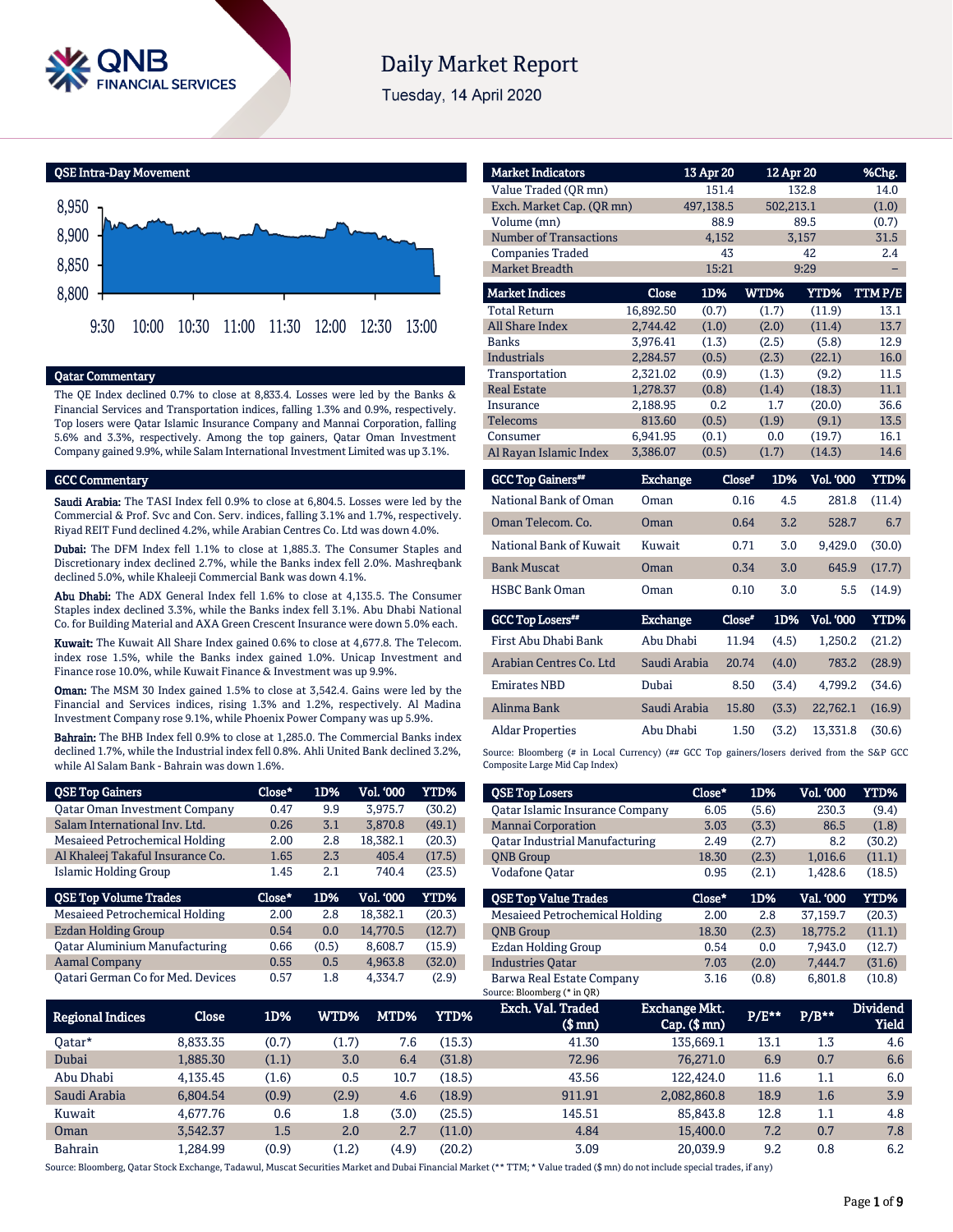# Qatar Market Commentary

- The QE Index declined 0.7% to close at 8,833.4. The Banks & Financial Services and Transportation indices led the losses. The index fell on the back of selling pressure from GCC and non-Qatari shareholders despite buying support from Qatari shareholders.
- Qatar Islamic Insurance Company and Mannai Corporation were the top losers, falling 5.6% and 3.3%, respectively. Among the top gainers, Qatar Oman Investment Company gained 9.9%, while Salam International Investment Limited was up 3.1%.
- Volume of shares traded on Sunday fell by 0.7% to 88.9mn from 89.5mn on Thursday. Further, as compared to the 30-day moving average of 137.2mn, volume for the day was 35.2% lower. Mesaieed Petrochemical Holding Company and Ezdan Holding Group were the most active stocks, contributing 20.7% and 16.6% to the total volume, respectively.

| <b>Overall Activity</b>    | Buy %* | Sell %* | Net (QR)        |
|----------------------------|--------|---------|-----------------|
| Oatari Individuals         | 43.19% | 41.11%  | 3.143.198.30    |
| <b>Oatari Institutions</b> | 26.04% | 16.27%  | 14,779,567.68   |
| Oatari                     | 69.23% | 57.38%  | 17,922,765.98   |
| <b>GCC</b> Individuals     | 0.86%  | 0.96%   | (149, 308.89)   |
| <b>GCC</b> Institutions    | 1.48%  | 1.97%   | (746, 628.76)   |
| <b>GCC</b>                 | 2.34%  | 2.93%   | (895, 937, 65)  |
| Non-Oatari Individuals     | 17.10% | 17.12%  | (24,918.52)     |
| Non-Oatari Institutions    | 11.34% | 22.57%  | (17,001,909.82) |
| Non-Oatari                 | 28.44% | 39.69%  | (17,026,828.33) |

Source: Qatar Stock Exchange (\*as a % of traded value)

# Earnings Releases, Global Economic Data and Earnings Calendar

#### Earnings Releases

| Company                    | <b>Market</b> | Currencv   | Revenue (mn)<br>102020 | % Change<br>YoY | Operating Profit<br>$(mn)$ 102020 | % Change<br>YoY          | Net Profit<br>$(mn)$ 102020 | % Change<br>YoY |
|----------------------------|---------------|------------|------------------------|-----------------|-----------------------------------|--------------------------|-----------------------------|-----------------|
| Dhofar Generating Co.      | Oman          | <b>OMR</b> | 7.5                    | $-1.4%$         | -                                 | $\overline{\phantom{0}}$ | (1.7)                       | N/A             |
| Sharqiyah Desalination Co. | Oman          | <b>OMR</b> | 3.1                    | $-9.7%$         |                                   |                          | 0.5                         | $-41.7%$        |
| Sohar Power Co.            | Oman          | <b>OMR</b> | 7.2                    | $-52.7%$        | -                                 | $\overline{\phantom{0}}$ | 0.1                         | N/A             |
| Hotels Management Co. Int. | Oman          | <b>OMR</b> | 2.6                    | $-29.4%$        | -                                 | $-$                      | 0.6                         | $-49.3%$        |

Source: Company data, DFM, ADX, MSM, TASI, BHB.

# Global Economic Data

| Date  |       | Market Source                          | Indicator          | Period | Actual | <b>Consensus</b> | <b>Previous</b> |
|-------|-------|----------------------------------------|--------------------|--------|--------|------------------|-----------------|
| 04/13 | Japan | Bank of Japan                          | Money Stock M2 YoY | Mar    | 3.30%  | 2.90%            | 3.00%           |
| 04/13 | Japan | Bank of Japan                          | Money Stock M3 YoY | Mar    | 2.70%  | 2.50%            | 2.40%           |
| 04/13 | India | India Central Statistical Organization | <b>CPI YoY</b>     | Mar    | 5.91%  | 5.90%            | 6.58%           |

Source: Bloomberg (s.a. = seasonally adjusted; n.s.a. = non-seasonally adjusted; w.d.a. = working day adjusted)

#### Earnings Calendar

| <b>Tickers</b> | <b>Company Name</b>                                  | Date of reporting 1Q2020 results | No. of days remaining | <b>Status</b> |
|----------------|------------------------------------------------------|----------------------------------|-----------------------|---------------|
| QNCD           | <b>Qatar National Cement Company</b>                 | 15-Apr-20                        |                       | Due           |
| <b>QIBK</b>    | Qatar Islamic Bank                                   | 15-Apr-20                        |                       | Due           |
| QFLS           | <b>Qatar Fuel Company</b>                            | 15-Apr-20                        |                       | Due           |
| <b>IHGS</b>    | <b>Islamic Holding Group</b>                         | 19-Apr-20                        | 5                     | Due           |
| QIGD           | <b>Qatari Investors Group</b>                        | 19-Apr-20                        | 5                     | Due           |
| <b>QEWS</b>    | <b>Qatar Electricity &amp; Water Company</b>         | 19-Apr-20                        | 5                     | Due           |
| QGTS           | <b>Qatar Gas Transport Company Limited (Nakilat)</b> | 20-Apr-20                        | 6                     | Due           |
| <b>ERES</b>    | <b>Ezdan Holding Group</b>                           | 20-Apr-20                        | 6                     | Due           |
| ABQK           | Ahli Bank                                            | 20-Apr-20                        | 6                     | Due           |
| <b>IQCD</b>    | <b>Industries Qatar</b>                              | 21-Apr-20                        | 7                     | Due           |
| <b>CBQK</b>    | The Commercial Bank                                  | $21-Apr-20$                      | 7                     | Due           |
| <b>QNNS</b>    | <b>Qatar Navigation (Milaha)</b>                     | 22-Apr-20                        | 8                     | Due           |
| QIMD           | <b>Qatar Industrial Manufacturing Company</b>        | 22-Apr-20                        | 8                     | Due           |
| <b>MCCS</b>    | <b>Mannai Corporation</b>                            | 22-Apr-20                        | 8                     | Due           |
| <b>VFQS</b>    | Vodafone Qatar                                       | 22-Apr-20                        | 8                     | Due           |
| QIIK           | Qatar International Islamic Bank                     | 22-Apr-20                        | 8                     | Due           |
| <b>MCGS</b>    | Medicare Group                                       | 22-Apr-20                        | 8                     | Due           |
| <b>UDCD</b>    | <b>United Development Company</b>                    | 22-Apr-20                        | 8                     | Due           |
| <b>DHBK</b>    | Doha Bank                                            | 22-Apr-20                        | 8                     | Due           |
| <b>KCBK</b>    | Al Khalij Commercial Bank                            | 23-Apr-20                        | 9                     | Due           |
| <b>DBIS</b>    | Dlala Brokerage & Investment Holding Company         | 23-Apr-20                        | 9                     | Due           |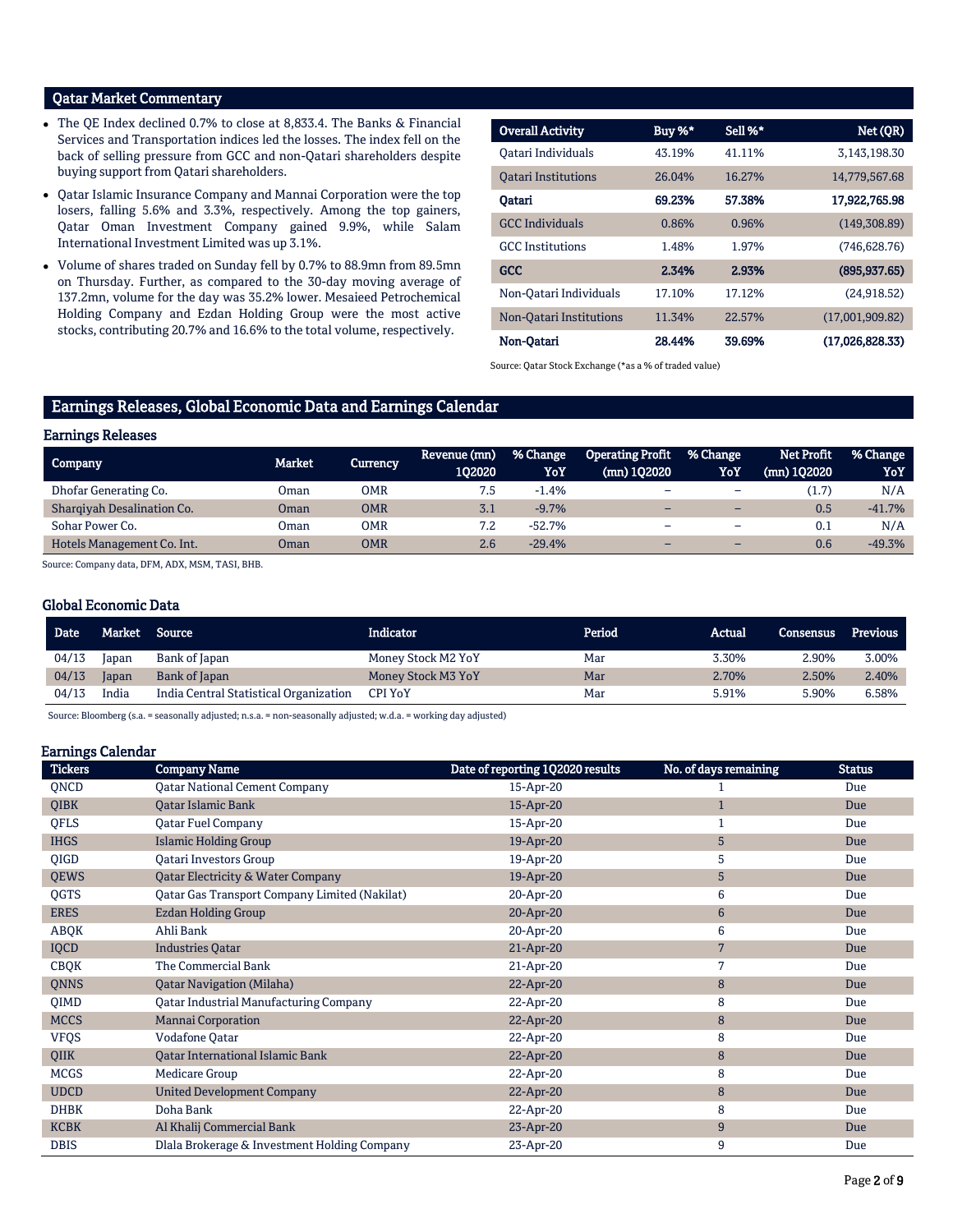| <b>Tickers</b> | <b>Company Name</b>                      | Date of reporting 1Q2020 results | No. of days remaining | <b>Status</b> |
|----------------|------------------------------------------|----------------------------------|-----------------------|---------------|
| <b>NLCS</b>    | Alijarah Holding                         | 23-Apr-20                        | 9                     | Due           |
| <b>MARK</b>    | Masraf Al Rayan                          | 23-Apr-20                        | 9                     | Due           |
| <b>OCFS</b>    | Oatar Cinema & Film Distribution Company | 26-Apr-20                        | 12                    | Due           |
| <b>MPHC</b>    | Mesaieed Petrochemical Holding Company   | 27-Apr-20                        | 13                    | Due           |
| <b>BLDN</b>    | <b>Baladna</b>                           | 27-Apr-20                        | 13                    | Due           |
| <b>AHCS</b>    | Aamal Company                            | 28-Apr-20                        | 14                    | Due           |
| <b>IGRD</b>    | <b>Investment Holding Group</b>          | 28-Apr-20                        | 14                    | Due           |
| <b>GWCS</b>    | <b>Gulf Warehousing Company</b>          | 28-Apr-20                        | 14                    | Due           |
| <b>GISS</b>    | <b>Gulf International Services</b>       | 29-Apr-20                        | 15                    | Due           |
| <b>MERS</b>    | Al Meera Consumer Goods Company          | 29-Apr-20                        | 15                    | <b>Due</b>    |
| <b>DOHI</b>    | Doha Insurance Group                     | 29-Apr-20                        | 15                    | Due           |
| <b>ORDS</b>    | Ooredoo                                  | 29-Apr-20                        | 15                    | Due           |
| <b>AKHI</b>    | Al Khaleej Takaful Insurance Company     | 30-Apr-20                        | 16                    | Due           |

Source: QSE

# News

# Qatar

- QISI's AGM endorses items on its agenda and approves the distribution of 37.5% cash dividend – Qatar Islamic Insurance Group (QISI) announced the results of the Ordinary General Assembly Meetings (AGM), held on April 12, 2020, the quorum was achieved and the AGM approved all the items on its agenda, including approval of the recommendation made by the board of directors to distribute cash dividends equaling 37.5 % of the shares nominal value i.e. QR0.375 per share for the year ended December 31, 2019. (QSE)
- GISS' AGM endorses items on its agenda Gulf International Services (GISS) announced that the Ordinary General Assembly Meeting (AGM) was convened on April 12, 2020 electronically through a conference call and approved all the items on its agenda. The agenda included approving the board's recommendation for no dividend payment for the financial year ended December 31, 2019, among others. (QSE)
- QGMD announces the resignation of its Chairman and appoints Saleh Al-Khulaifi as his successor – Qatari German Company for Medical Devices (QGMD) announced the resignation of Hamad Khamis Al-Kubaisi representative of Qatar Development Bank (QDB) in company's board of directors, who had held the position of Chairman. While, Saleh Majid Al-Khulaifi who represents QDB bank as well, has been appointed by board of directors as Chairman and successor of Hamad Khamis Al-Kubaisi. The management and employees of QGMD extend their warm thanks to Hamad Khamis Al-Kubaisi for his role in enriching the company's journey during his tenure as Chairman. As QGMD started heading achievements within the year 2020 QGMD's management and employees pledge their full support for Saleh Majid Al-Khulaifi and wish him the very best in his new role. (QSE)
- BRES announces the names of candidates for board membership – Barwa Real Estate Company (BRES) has announced the opening of nominations for the membership of its board of directors in its new session for the next three years (2020-2022). The list of names of candidates for membership in the board of directors are: (1) Nasser Ali G A Alhajr (2) Nasser Sultan N AL-Hmaidi (3) Sheikh. Nayef Eid M T Althani (4) Ahmad Mohd A I Alasmakh (5) Mohd A\_Aziz S Alsaad Alkuwari (6) Yousef Ahmed A Al-Sada (7) Abdulrahman

Mohammed M A Al-Khayarin (8) Hamad Ali F N Al-Athba (9) Jamal Matar M A Al-Naimi (10) Ahmad Khalid A A Al-Maadeed (11) Eisa Khalid E Y Al-Maslmani. (QSE)

- MPHC to disclose its 1Q2020 financial statements on April 27 Mesaieed Petrochemical Holding Company (MPHC) announced its intent to disclose its 1Q2020 financial statements results on April 27, 2020 and will conduct the investor relations earnings call on May 4, 2020 at 1:30pm Doha time. (QSE)
- IGRD to disclose its 1Q2020 financial statements on April 28 Investment Holding Group (IGRD) announced its intent to disclose its 1Q2020 financial statements results on April 28, 2020 and will conduct the earnings conference call, to discuss the group's financial results on May 4, 2020 at 12:30pm Doha time. (QSE)
- AHCS to disclose its 1Q2020 financial statements on April 28 Aamal Company (AHCS) announced its intent to disclose its 1Q2020 financial statements results on April 28, 2020 and will conduct the analyst conference call on May 3, 2020 at 12:00pm. (QSE)
- QNNS to disclose its 1Q2020 financial statements on April 22 Qatar Navigation (QNNS) announced its intent to disclose its 1Q2020 financial statements results on April 22, 2020 (QSE)
- GISS to disclose its 1Q2020 financial statements on April 29 Gulf International Services (GISS) announced its intent to disclose its 1Q2020 financial statements results on April 29, 2020 (QSE)
- IQCD to disclose its 1Q2020 financial statements on April 21 Industries Qatar (IQCD) announced its intent to disclose its 1Q2020 financial statements results on April 21, 2020 and will conduct the earnings conference call, to discuss the group's financial results on April 23, 2020 at 12:30pm Doha time. (QSE)
- CBQK to hold investors relation conference call on April 22 The Commercial Bank (CBQK) will hold a conference on Investor Relations by telephone to discuss the 1Q2020 financial results on April 22, 2020 at 2:00pm Doha time. (QSE)
- KCBK postpones its date to disclose its 1Q2020 financial statements to April 23 - Al Khalij Commercial Bank (KCBK) has postponed the date of disclosure of its 1Q2020 financial statements to April 23, 2020 instead of April 15, 2020. A conference call will also take place on April 26, 2020 at 2:00 pm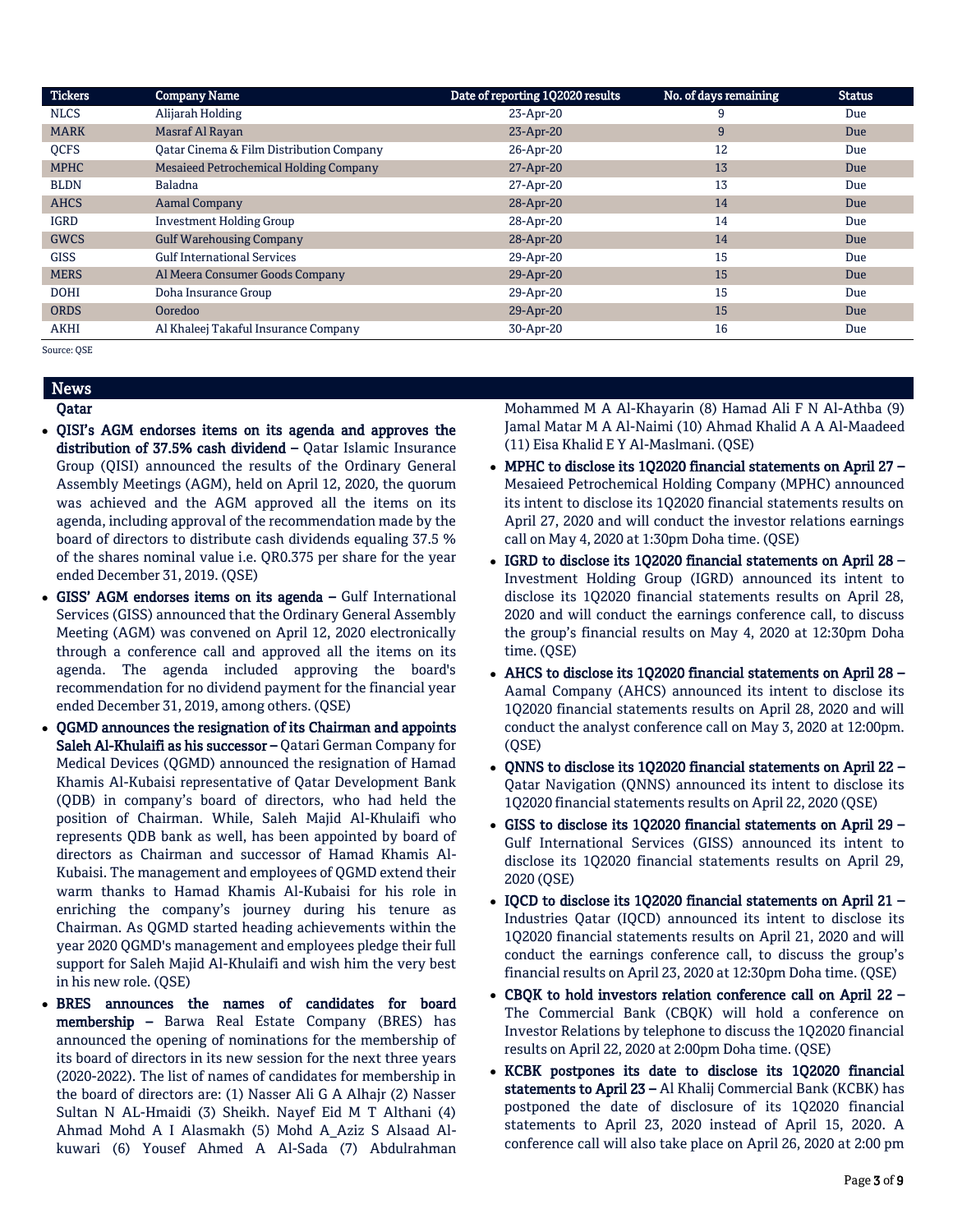(Doha Time) through QNB FS to discuss 1Q2020 results in more details with the investors. (QSE)

- GISS restructuring, refinancing \$1.3bn debt of fully owned subsidiary GDI – Gulf International Services (GISS) is in the process of restructuring and refinancing a total \$1.3bn debt of its fully owned subsidiary – Gulf Drilling International (GDI) as part of the strategy to reduce the interest burden and drive fast along the growth path. The restructuring is part of strategies to ensure that the group maintains an optimum sustainable debt and capital level, along with streamlining the overall maturity profile, Qatar Petroleum, Manager (Privatized Companies Affair), Mohamed Jaber Al-Sulaiti told shareholders on Sunday at the Annual General Assembly meeting. Highlighting that the total debt subject to restructuring and refinancing will amount up to \$1.3bn; he said under the new terms, the group would be optimizing its finance cost. "The refinancing exercise will allow the group to re-adjust its maturity profile for sustainable future," he said, adding underpinned by management business plan, this new debt structure would allow for gradual deleveraging of the GISS' financial position. With the negotiated lower margins and in the current low-interest rate environment, the refinancing would not only assist the group in reducing interest cost, but also provide a more optimum and efficient debt structure with greater flexibility to drive forward its subsidiary's growth plan and support in tapping any new business opportunities, according to him. "Going forward in 2020, we are currently assessing the business impacts of the current pandemic situation due to the spread of COVID-19, which would require us to revisit our cost structures, where work has already been started to review operating and capital expenditure," Al-Sulaiti said. The expenditure review is aimed at reducing overall expenditures, and where possible at rationalizing costs and enhance cash reserves, which could positively affect the overall financial performance of the group, he said, noting that GDI was able to reduce QR35mn in direct costs and another QR23mn savings on general and administrative costs compared to last year. (Gulf-Times.com)
- Doha Craft delivers first cabin boat from Umm Alhoul factory Doha Craft Boat Manufacturing, a leading Qatari boat maker and repairer with operations in Qatar Free Zones, on Monday delivered the first of ten boats manufactured to date at its factory in Umm Alhoul Free Zone. The factory, based in MARSA port and marine cluster, is a fully integrated marine ecosystem within the zone that facilitates activities including boat brokerage and maritime research, as well as shipbuilding and maintenance. As a first, Doha Craft delivered a 39-foot cabin boat to a Spanish buyer. (Qatar Tribune)

### International

 US Congress stalls over next move on \$250bn aid for small businesses – The US Congress struggled to produce a fresh coronavirus relief bill on Monday, as a stubborn standoff between Republicans and Democrats complicated the challenge of passing legislation with most lawmakers out of town. Senate Republicans, who are pressing lawmakers to agree to\$250bn in additional small business aid, chose not to bring the measure forward during a brief session, after Democrats reaffirmed their own demands for broader legislation. The standoff over the next coronavirus bill began last week with a skirmish on the

Senate floor, where Republicans failed to pass a narrower measure to provide a fresh \$250bn to small businesses over Democratic opposition. Republicans then blocked a Democratic measure that included the same \$250bn but set aside some of the lending for community banks to aid minority-owned and rural businesses, and provided further aid to hospitals and a federal food program for the poor. Democrats and state governors also want to include aid to help state governments on the front line of the outbreak. (Reuters)

- UK to remain in lockdown as coronavirus deaths rise above 11,000 – The death toll from COVID-19 in British hospitals rose to 11,329 on Monday and the government, which is having to operate without its convalescing leader Boris Johnson, signaled that there would be no easing of lockdown measures this week. The British death toll is the fifth highest globally and a senior scientific adviser to the government has said the country risks becoming the worst-hit in Europe. The government has had to defend its response to the outbreak, with complaints of insufficient testing and protective kit for medics and questions about whether Johnson, before he fell ill with COVID-19, was too slow to impose a lockdown. There has been widespread sympathy for him over his illness, but in his absence the government faces daunting trade-offs between the needs of the health service and of the economy, with national morale also at stake. Finance Minister Rishi Sunak has told colleagues that GDP could shrink by up to 30% this quarter because of the coronavirus lockdown, The Times newspaper reported, adding Sunak was pushing for restrictions to be eased. The comments were neither confirmed nor denied by officials. (Reuters)
- China March yuan-denominated exports down 3.5% YoY, imports up 2.4% – China's yuan-denominated exports in March fell 3.5% from the same period a year earlier, customs data showed on Tuesday, as the global coronavirus health crisis paralyzed economic activity at home and many other countries. Imports rose 2.4% YoY, which left China with a trade surplus of 130bn Yuan (\$18.46bn) last month, according to Reuters calculations based on customs data. For the first quarter, exports declined 11.4% from a year earlier, while imports dropped 0.7%, according to the customs. (Reuters)
- China says difficulties facing trade cannot be underestimated China's trade showed some signs of recovery in March as domestic demand returns to normal, but difficulties facing foreign trade cannot be underestimated, the customs said on Tuesday. Asked about the implementation of the phase 1 trade deal with the US, customs spokesman Li Kuiwen told a news conference that imports of agricultural producers were increasing. But Li added that the negative impact from the coronavirus outbreak cannot be ignored. (Reuters)
- Indian retail inflation drops as coronavirus hits domestic demand - India's retail inflation dropped to a four-month low in March, increasing the chances that the RBI will ease interest rates further in its efforts to encourage economic activity that has stalled amid the coronavirus outbreak. Inflation could decline again this month, economists said, as record grains and horticulture production combine with weaker global oil prices to bring down retail prices already hit by falling domestic demand. Annual retail inflation eased to 5.91% in March, down from 6.58% the previous month, and 5.93% forecast in a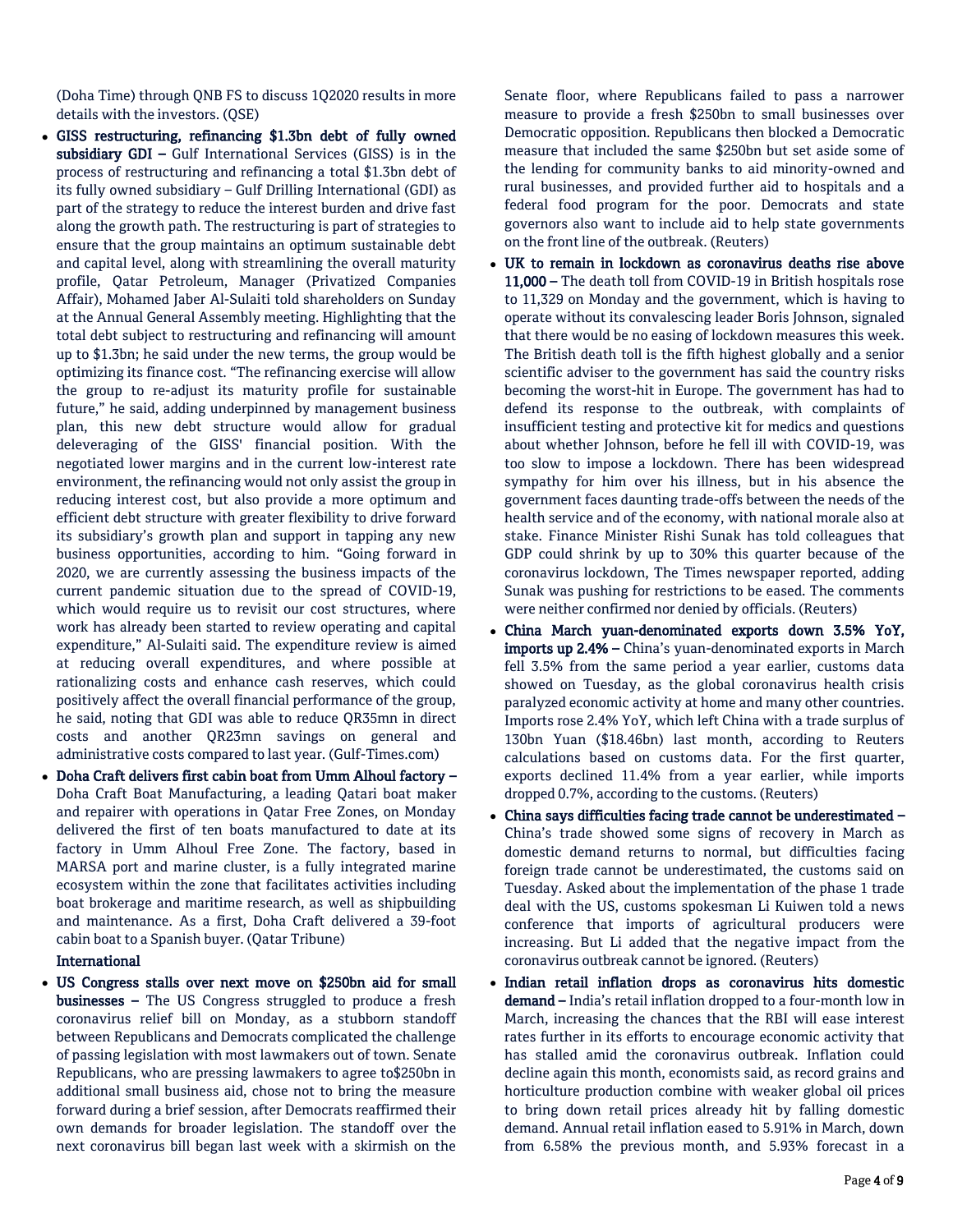Reuters poll of economists. However, it remained above the mid-point of the Reserve Bank of India's (RBI) 2-6% target range, the Ministry of Statistics data showed on Monday. Annual food inflation eased to 8.76% in March from 10.81% in February, the data showed. Economists said that softening prices could encourage RBI to ease interest rates in addition to other measures to support businesses hit by the national lockdown to combat the coronavirus outbreak. Last month's core inflation, excluding food and fuel, was estimated in the range of 4.07-4.08% by two analysts, compared with 3.8-4.09% the previous month. The statistics ministry does not release core inflation data. The RBI last week said that the outlook for India's economic recovery has been sharply altered by the coronavirus outbreak, and revised its CPI inflation estimate to 4.8% in the June quarter and 4.4% in the September quarter. RBI's Monetary Policy Committee (MPC) cut interest rates by 75 basis points in an emergency meeting last month and has taken steps to shore up liquidity, in line with most major central banks around the world. (Reuters)

- IMF to provide debt relief to help 25 countries deal with pandemic – The International Monetary Fund (IMF)said on Monday it would provide immediate debt relief to 25 member countries under its Catastrophe Containment and Relief Trust (CCRT) to allow them to focus more financial resources on fighting the coronavirus pandemic. IMF Managing Director Kristalina Georgieva said the fund's executive board approved on Monday the first batch of countries to receive grants to cover their debt service obligations to the fund for an initial six months. She said the CCRT had about \$500mn in resources on hand, including new pledges of \$185mn from Britain, \$100mn from Japan, and undisclosed amounts from China, the Netherlands and others. The fund is pushing to raise the amount available to \$1.4bn. About \$215mn of the total would be used for grants to the first 25 countries over the next six months, with extensions possible up to two years, an IMF spokeswoman said. She urged other donor countries to help replenish the CCRT and boost the fund's ability to provide additional debt service relief for a full two years to its poorest member countries. (Reuters)
- Asian Development Bank triples coronavirus rescue package to \$20bn - The Asian Development Bank (ADB) is tripling the amount of quick-disbursing loans available to developing member countries in Asia to \$20bn to help them battle the economic and health effects of the coronavirus pandemic, its president said. President Masatsugu Asakawa said the ADB was adding \$13.5bn to the initial \$6.5bn package it announced last month because the economic impact of the pandemic is expected to be more severe than previously thought. "It is clear that the scope and scale of this crisis require greater efforts," Asakawa told Reuters in an interview on Monday. The increase will allow the Manila-based lender to provide \$2bn to the private sector to support liquidity-starved small and medium enterprises, help companies cope with supply chain disruptions and rejuvenate trade financing, he said. To ensure faster delivery of support, Asakawa said the ADB would streamline its processes and make its lending terms "much more flexible". Growth in developing Asian economies, already slowing, is set to weaken even more sharply this year due to the coronavirus pandemic before bouncing back strongly next year, the ADB

said in its Asian Development Outlook report on April 3. Its baseline forecast called for growth in developing Asia, a group of 45 economies that includes China and India, to slow to 2.2% in 2020 from a previous forecast of 5.2%, which would be the weakest in more than two decades. (Reuters)

# Regional

- S&P: Sukuk issuance likely to drop in 2020 on low oil prices, coronavirus – The Sukuk market will likely see a significant reduction in issuance volumes in 2020 as lower oil prices and the novel coronavirus hurt key sectors in core Islamic finance countries, S&P stated on Monday. Most government issuers in core Islamic finance countries may turn to conventional bonds rather than Sukuk, because Sukuk issuance is more complex and there is increasing risk-aversion among investors, S&P stated. S&P expected 2020 Sukuk issuance to total \$100bn at best, down almost 40% from 2019, on the back of muted economic performance in the market's core countries as they take measures to combat the spread of the coronavirus. Several countries have taken measures to "unlock banking sector liquidity", the ratings agency said, making potential issuers turn to banks rather than the Sukuk market. "We observed an increase in the share of foreign currency issuance in the first quarter, however. This is primarily due to the sharp increase in Sukuk issuance in foreign currency in Saudi Arabia, while in other markets it remained stable or declined," S&P said. "We understand such issuances stemmed from the proactive sourcing of funds by the Islamic Development Bank and Riyadh Bank before the market turbulence began." S&P said it expects credit risk to increase sharply. "Among other things, we might see much higher default rates among Sukuk issuers, especially those with low credit quality or business plans that depend on supportive economies and market conditions," it said. "We expect defaults and the implications for investors will bring the debate on standardization of legal documents back to the forefront." Sukuk issuers will wait for the best window of opportunity to tap the market this year if they have no alternative, such as loans or conventional bonds. "The momentum in using blockchain for Sukuk and issuing green Sukuk will likely slow this year," S&P added, two areas it still expects will play a significant role in opening up the Sukuk market when conditions improve. S&P said the crisis could even lead to developments such as: "social Sukuk or a new breed of instruments, for example, one on which the rate of return would decline if the issuer fulfills certain social objectives, such as supporting the healthcare system or helping companies affected by COVID-19 so they don't need to lay off staff." (Zawya)
- Russia says total global oil output cuts seen at 15 mln-20 mln bpd in May-June – Combined oil output cuts under a global agreement between leading oil producers, including Russia, Saudi Arabia and the Us could total 15mn -20mn bpd in May-June, Russian Energy Minister, Alexander Novak said. Speaking to Rossiya-1 TV channel he also said that he has met heads of domestic oil producers who supported the global deal on oil output cuts. (Reuters)
- Saudi Arabia may tap debt market as oil output cuts hit revenues – Saudi Arabia is likely to sell new international bonds soon as Sunday's historic deal to cut oil output among major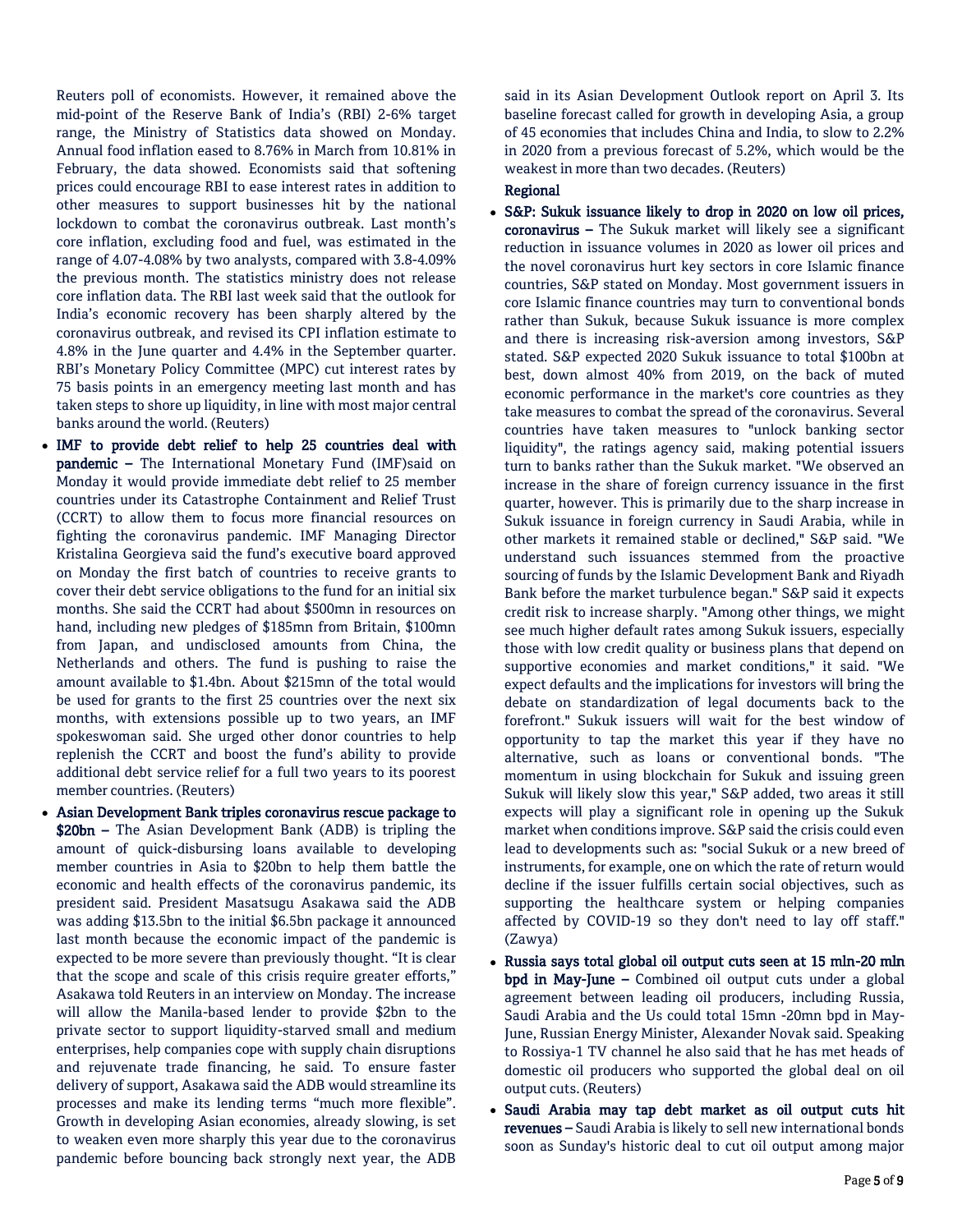producers puts further pressure on revenues already hurt by the collapse in crude prices, banking sources said. Riyadh increased its debt ceiling to 50% of GDP from a previous 30% in March. Neighbors Qatar and Emirate of Abu Dhabi successfully sold a combined \$17bn of bonds last week. "It's the logical next step (for Saudi to issue after Qatar and Abu Dhabi) ... they may wait a bit for the oil market to react to the cuts as their name is more closely associated with oil," a debt banker said. Cuts pledged by Saudi Arabia, the world's top oil exporter, under Sunday's pact could wipe nearly \$40bn from state revenues this year, according to one analyst who based that projection on an average oil price of \$40 a barrel. Government coffers have already been strained by the oil price plunge and the impact of measures to stop the spread of the new coronavirus, including imposing curfews and closing most public venues across the Kingdom. (Zawya)

- Saudi oil revenue could drop by \$38.5bln on OPEC+ cuts Saudi Arabia's oil revenue could decline by SR145bn based on an oil price of \$40 per barrel for the benchmark WTI crude, Al Rajhi Capital stated in a report Monday. After multiple rounds of meetings, OPEC+ and other oil producing nations decided to cut oil production by record levels to help balance oil market. As per the decision, around 9.7mn bpd will be cut, starting from May 1, 2020 for two months. Thereafter, from July to December 2020, the cut will taper to approximately 7.6mn bpd. From January 2021 to April 2022 the cut would be approximately 5.6mn bpd. According to Al Rajhi Capital's estimates, OPEC members will cut production by 6.1mn bpd and non-OPEC members of the OPEC+ group will cut by 3.6mn bpd. This would imply that "Saudi oil production would decline to 8.5mn bpd initially and thereafter to 9 million bpd in the second half of 2020." While a cut at this level would not completely balance the market, it would help prevent supply shocks which may happen if oil continues to trade below \$30 per barrel leading to exit of lowcost producers and when the economy recovers, the report said. The cut in production would imply the Saudi government's budgeted oil revenue at SR342bn based on oil price at \$40 per barrel. "For 2020, based on our initial assessment, oil price implied in revenue forecasts was around \$55/bbl. Currently, WTI is trading at around \$23/bbl. Our forecast is based on the production of 9.4mn bpd for the year and 6.6mn bpd of exports." Further, any cut in dividends from Aramco as a result of a decline in refined fuel prices as well as lower demand would also weigh on government revenues. (Zawya)
- Saudi Arabia cuts May oil prices to Asia, raises US after OPEC+ deal – Saudi Arabia has announced its official crude pricing (OSP) for May, selling oil more cheaply to Asia while keeping prices flat for Europe and raising them for the US, after OPEC and its allies agreed the biggest output cut deal in history. Saudi Arabia's state oil giant Aramco has set the May price for its Arab light crude oil to Asia at a discount of \$7.3 to the Oman/Dubai average, down \$4.2 a barrel from April, according to a document seen by Reuters on Monday. The cut to Asia was in line with market expectations. According to a Reuters survey, Asian refiners have called on Saudi Arabia to slash its crude OSPs for a third straight month in May after Middle East benchmarks and refining margins dropped amid ample supplies and lower demand due to the coronavirus. Meanwhile, the firm has raised the May OSP of its Arab light crude oil to the US to a

discount of \$0.75 per barrel versus the Argus Sour Crude Index (ASCI), up \$3 a barrel from April, according to the document. Saudi Aramco left its OSP for Arab light crude oil to Northwestern Europe unchanged from April at a discount of \$10.25 per barrel to ICE Brent. The cut in prices to Asia reflect weak demand, while OSPs to Europe and the US reflect oil market fundamentals and the global supply cut pact, an industry source familiar with the pricing process told Reuters. Saudi Aramco has delayed its OSPs announcement several times over the past few days until after finalizing the OPEC+ reduction agreement. (Reuters)

- Saudi Arabia's Energy Minister says effective global oil cuts above 19.5mn bpd – Saudi Arabia's Energy Minister said on Monday that effective global oil supply cuts would amount to around 19.5mn bpd, taking into account the reduction pact agreed by OPEC+, pledges by other G20 nations and oil purchases into reserves. OPEC and allies led by Russia, a group known as OPEC+, agreed on Sunday to a record cut in output to prop up oil prices amid the coronavirus pandemic in an unprecedented deal with fellow oil nations, including the US, that could curb global oil supply by 20%. Measures to slow the spread of the coronavirus have destroyed demand for fuel and driven down oil prices, straining budgets of oil producers and hammering the US shale industry, which is more vulnerable to low prices due to its higher costs. OPEC+ said it had agreed to reduce output by 9.7mn bpd for May and June, after four days of talks and following pressure from US President Donald Trump to arrest the oil price decline. Prince Abdulaziz bin Salman told reporters via a conference call that G20 nations outside the OPEC+ alliance had pledged to cut about 3.7mn bpd of oil supply, while oil purchases into reserves (SPRs) were seen at 200mn barrels over the next couple of months, according to the IEA. Prince Abdulaziz also said the Kingdom could cut oil output below its current quota of 8.5mn bpd if there was a need by the market over the coming months and if any reductions were done collectively with other producers on a pro-rata basis. OPEC+ meets next in June via teleconference to decide on output policy. "We have to watch what is happening with demand destruction or demand improvement, depending on how things may evolve," Prince Abdulaziz said. "This is a situation where every day the numbers change, you have to maintain being vigilant about how these things may progress," he said, adding there was still "uncertainty related with the virus and its impact". The biggest oil cut ever is more than four times deeper than the previous record cut in 2008. Producers will slowly relax curbs after June, although reductions in production will stay in place until April 2022. Oil demand has dropped by around a third because of the coronavirus pandemic. (Reuters)
- Russia fund says will continue to invest in Saudi Arabia Russia's sovereign wealth fund will continue to invest in Saudi Arabia's Vision 2030 development program, the Saudi-owned Al-Arabiya channel on Monday cited the head of the fund as saying. Kirill Dmitriev, who is also one of Moscow's top oil negotiators, said a global agreement to cut oil production prevented oil prices from falling to \$10 a barrel, it added. The oil talks, which concluded on Sunday, proved Russia's ability to work with the US, which is backing the agreement to reduce global oil supply, he was quoted as saying. The fund plans joint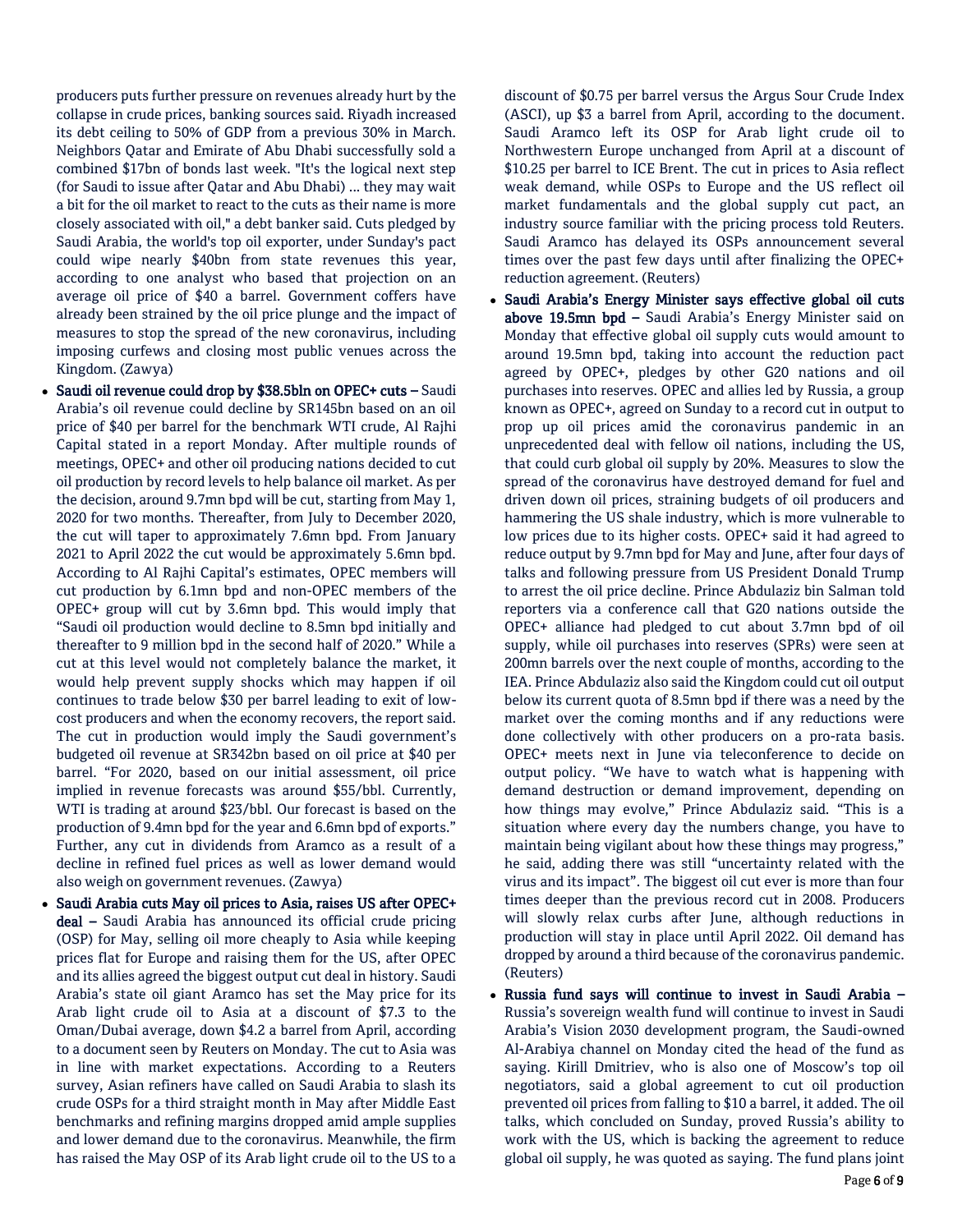agricultural projects with Saudi Arabia and is also working on a vaccines factory in the Kingdom, he was quoted as saying, describing the relations with Riyadh as "very, very positive," according to al-Arabiya. (Reuters)

- Saudi Arabia's Ports Authority signs \$1.9bn deal with SGP The Saudi Ports Authority (Mawani) said on Monday it had signed an agreement worth more than \$1.9bn with Saudi Global Ports (SGP) to build and operate container terminals at a port in Dammam. SGP will build, operate and transfer the container terminals on a 30-year contract. The project will increase the King Abdul Aziz Port in Dammam's capacity by more than 120% to reach 7.5mn containers, Mawani said. (Reuters)
- Unemployment rate among Saudis at 12% in 4Q2019 General Authority for Statistics in Riyadh published labor market data for 4Q2019 which showed that total unemployment rate among Saudis, men and women, remained un-changed in 4Q2019 at 12%. Unemployment rate among Saudi men fell to 4.9% from 5.8% in 3Q2019. Unemployment among Saudi women unchanged at 30.8%. Total employment Saudi and non-Saudi rose to 13.4mn in 4Q2019 from 12.9mn in 3Q2019. Saudi employment rose to 3.2mn in 4Q2019 from 3.1mn in 3Q2019. (Bloomberg)
- Saudi Telecom extends Vodafone Egypt stake purchase process by 90 days – Saudi Telecom Co (STC), the Kingdom's biggest telecoms operator, stated on Monday it needed more time to complete processes related to a planned deal to buy Vodafone Group's 55% stake in Vodafone Egypt. Saudi Telecom in January struck a preliminary deal to buy the stake for \$2.4bn, seeking growth in the Arab world's most populous nation. STC said it had extended its memorandum of understanding with Vodafone Group for 90 days and attributed the reason for the delay to logistical challenges caused by the novel coronavirus pandemic. (Reuters)
- Saudi Electricity seeks to borrow as much as \$2.7bn Saudi Electricity Co. is seeking to raise as much as \$2.7bn from local banks to shore up its finances after most of the Kingdom shut down to prevent the spread of the coronavirus, according to sources. The power provider approached banks to see how much they would be willing to lend to the company as part of a seven-year loan, sources said. Some of the funds will also be used for investments, they said. (Bloomberg)
- Saudi's Advanced Petrochemical plans to raise up to \$400mn Saudi Arabia's Advanced Petrochemical Co. is in talks with a group of local banks to raise as much as \$400mn to fund its new chemicals complex in Jubail, according to sources. The company hopes to close the five-and-a-half year loan in June, the sources said. It will be used to finance the equity part of the deal and the company will raise more debt next year for the rest of the project, sources added. Advanced Petrochemical last year said it had secured a rare new gas allocation from the Kingdom's Ministry of Energy to set up a propane dehydrogenation unit and polypropylene unit. Since then it has formed a joint venture with SK Gas Ltd. to develop the \$1.8bn complex with construction set to begin next year. (Bloomberg)
- CBUAE central bank urges commercial lenders to use stimulus scheme – The Central Bank of the UAE (CBUAE) has urged commercial lenders to use the \$70bn - worth of capital and liquidity measures launched by the regulator to support the

economy during the coronavirus outbreak. The UAE, which as of April 12 had registered 4,123 virus cases, has sought to stem the spread of the disease by bringing vital sectors such as tourism and transport to a near halt. To offset that, the central bank has announced over the past few weeks measures worth \$70bn to guarantee liquidity in the banking system, so banks can support private sector corporates, small enterprises and individuals. Since the launch of the support scheme on March 14, CBUAE has provided \$2.72bn to banks in the form of zero interest funding and over AED61bn in the form of lowered cash reserve requirements, it said in a statement late on Sunday. Such funds "are to be deployed to directly benefit companies and consumers who have been adversely impacted by the pandemic," it said. "We urge banks and financial institutions to act in the best interest of retail clients, private sector corporates and SMEs (small and medium enterprises), which are the growth engine of our economy," Governor, Abdulhamid Saeed said. He urged banks that had not yet confirmed their participation in the scheme to do so at the earliest. (Reuters)

- Air Arabia said to seek state aid, delay low-cost carrier Air Arabia has joined airlines globally in seeking state support and plans to delay the launch of a new low-cost carrier as the Covid-19 outbreak continues to wreak havoc on the aviation industry, according to sources. The airline has asked the UAE government for financial assistance, sources said. Details of the magnitude of the package have not been disclosed. Air Arabia Abu Dhabi, a joint venture with Etihad Airways slated to start flying by the end of June, has been put on hold, sources added. The two airlines intend to revive the plan when demand for global travel recovers from the impact of the pandemic, they said. (Bloomberg)
- Oman Insurance fast-tracks more than AED100mn in payments to medical providers - Oman Insurance Company has fasttracked more than AED100mn in payments to medical providers. (Reuters)
- Boursa Kuwait postpones initial date to listing its shares Boursa Kuwait announced on Monday postponing the initial date to listing its shares in the official market to a date determined later, Kuwait state news agency (KUNA) reported. The company cited "the current exceptional circumstances imposed by the spread of the new coronavirus and the consequent disruption of official working hours for governmental institutions", KUNA said. Boursa Kuwait Company has previously announced on January 7, that its shares would be listed on April 19. (Reuters)
- Kuwait's February consumer prices rise 1.67% YoY and 0.09% MoM – Central Statistical Bureau in Kuwait City published Kuwait's consumer price indices for February which showed that consumer prices rose 1.67% YoY and 0.09% MoM. Food and beverages price index rose 2.79% YoY, transportation rose 3.80% YoY and communication rose 3.91% YoY. (Bloomberg)
- Oman sells OMR5.5mn 28-day bills; bid-cover at 1.91x Oman sold OMR5.5mn of 28-day bills due on May 13, 2020. Investors offered to buy 1.91 times the amount of securities sold. The bills were sold at a price of 99.937, having a yield of 0.818% and will settle on April 15, 2020. (Bloomberg)
- Oman's Taageer Finance says total outstanding to NMC Healthcare Is OMR1.228mn – Taageer Finance's total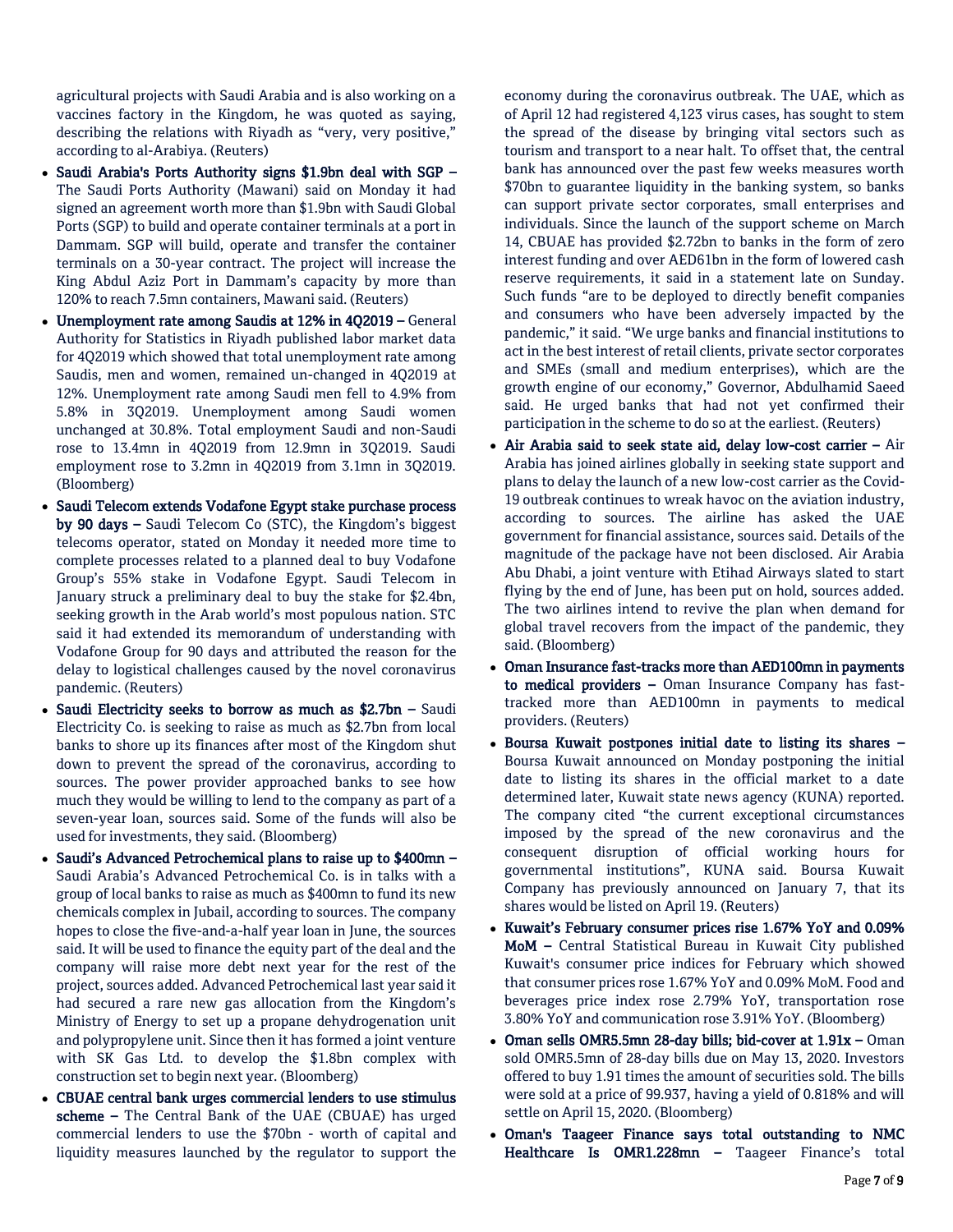outstanding due amount as on date against facilities to NMC Healthcare is equal to OMR1.228mn. (Reuters)

- Investcorp rolls out first Asia food brands private equity vehicle – Investcorp on Monday announced the launch of its first Asia food brands private equity platform that largely focuses on capturing the growth and market opportunities in Asia's highly fragmented food sector at \$275mn. The vehicle is jointly owned and managed by Investcorp, China Resources, one of the world's largest owners and distributors of food brands in Greater China, and Fung Strategic Holdings Limited, a member of Fung Investments, the private investment arm of the families of Victor and William Fung, according to a press release. The three partners aim to invest in the branded condiments, packaged foods, and healthy snacks sectors. As about 120mn Chinese families are likely to become middle-class consumers over the next ten years, China is seen to provide "once in a generation" surge in domestic consumption growth. In this regard, executive Chairman of Investcorp, Mohammed Alardhi, commented, "We are encouraged by the growth factors that we see in the food brand sector in Asia, which we believe offer attractive and defensive qualities in the current environment with consumers increasingly seeking access to trusted quality food products." Moreover, Co-CEO of Investcorp and the Chairman of the vehicle's investment committee, Hazem Ben-Gacem, concluded, "We believe there is a strong market demand for defensive, resilient, and growing investment opportunities in the current landscape. Along with our blue-chip partners in China Resources and Fung Strategic Holdings, we have deep experience in the food sector and we know the space well. We believe that investing in growing food brands in the world's largest consumption market." (Zawya)
- Bahrain sells BHD43mn of 2.3% 91-day Sukuk; bid-cover at 2.33x – Bahrain sold BHD43mn of 91-day Sukuk due on July 15, 2020. Investors offered to buy 2.33 times the amount of securities sold. The Sukuk were sold at a price of 100, having a yield of 2.3% and will settle on April 15, 2020. (Bloomberg)